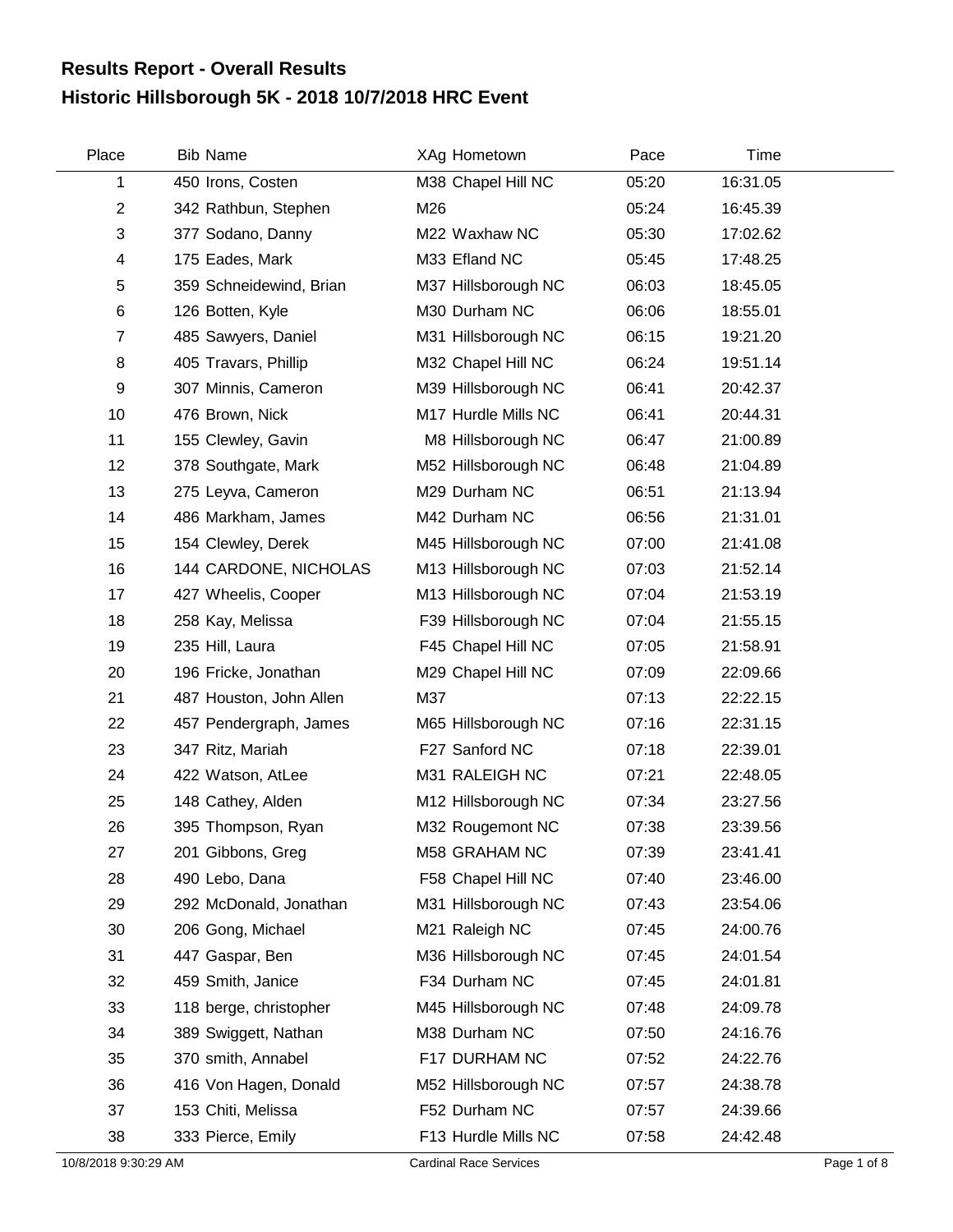| Place | <b>Bib Name</b>              | XAg Hometown        | Pace  | Time     |  |
|-------|------------------------------|---------------------|-------|----------|--|
| 39    | 313 Nevius, Sherri           | F42 DURHAM NC       | 08:04 | 24:59.91 |  |
| 40    | 472 Werden, Andrew           | M52 Chapel Hill NC  | 08:08 | 25:12.83 |  |
| 41    | 484 Salvatore, Benny         | M14 Hillsborough NC | 08:09 | 25:17.26 |  |
| 42    | 234 Hill, Dan                | M41 Chapel Hill NC  | 08:18 | 25:44.54 |  |
| 43    | 128 Boyd, Mark               | M57                 | 08:21 | 25:51.72 |  |
| 44    | 404 Travars, Andrew          | M31 Chapel Hill NC  | 08:22 | 25:56.67 |  |
| 45    | 478 Dalva-Baird, Zach        | M11 Chapel Hill NC  | 08:22 | 25:57.49 |  |
| 46    | 341 Porter, Tom              | M57 Hillsborough NC | 08:23 | 25:57.85 |  |
| 47    | 425 Westbrook, Keaton        | M11 Durham NC       | 08:23 | 25:57.98 |  |
| 48    | 482 Petermann, Victoria      | F25 Hillsborough NC | 08:23 | 26:00.40 |  |
| 49    | 250 Jimison, Gabriel         | M14 Hillsborough NC | 08:26 | 26:09.79 |  |
| 50    | 399 Tipton, Erica            | F34 Mebane NC       | 08:27 | 26:11.30 |  |
| 51    | 169 Davis, Tessa             | F19 Cullowhee NC    | 08:28 | 26:14.07 |  |
| 52    | 134 Brown, Leslie            | F49 Hillsborough NC | 08:30 | 26:19.75 |  |
| 53    | 137 Brown, William           | M12 Hillsborough NC | 08:30 | 26:20.04 |  |
| 54    | 272 Legg-Bell, Jaimie        | F14 Hillsborough NC | 08:31 | 26:24.96 |  |
| 55    | 324 Pelton, Sophia           | F40 Hillsborough NC | 08:34 | 26:31.88 |  |
| 56    | 322 Patterson, Evan          | M51 Chapel Hill NC  | 08:37 | 26:41.93 |  |
| 57    | 428 Wileman, Tom             | M15 Hillsborough NC | 08:37 | 26:43.83 |  |
| 58    | 451 Lloyd, Danny             | M46 Mebane NC       | 08:38 | 26:45.03 |  |
| 59    | 460 Smith, Logan             | M21 HILLSBOROUGH    | 08:39 | 26:48.69 |  |
| 60    | 197 Fricke, Paige            | F27 Chapel Hill NC  | 08:41 | 26:53.85 |  |
| 61    | 233 Hester, Helen            | F14 Hillsborough NC | 08:43 | 27:01.72 |  |
| 62    | 339 Poindexter, Elizabeth    | F30 Hillsborough NC | 08:47 | 27:14.17 |  |
| 63    | 185 Fenwick, Sarah           | F14 Hillsborough NC | 08:50 | 27:22.85 |  |
| 64    | 475 Miller, Ty               | M11 Hillsborough NC | 08:53 | 27:32.46 |  |
| 65    | 351 Rutter, Tabitha          | F36 Hillsborough NC | 08:54 | 27:34.84 |  |
| 66    | 319 Orange, Amy              | F47 Hillsborough NC | 08:54 | 27:36.47 |  |
| 67    | 441 Bermeo, Katie            | F14 DURHAM NC       | 08:56 | 27:42.90 |  |
| 68    | 237 Hofbauer, Alex           | M12 Mebane NC       | 08:58 | 27:49.34 |  |
| 69    | 298 McNabb, James            | M11 Chapel Hill NC  | 08:59 | 27:50.79 |  |
| 70    | 117 Bell, Ashley             | F50 Hillsborough NC | 09:00 | 27:54.42 |  |
| 71    | 132 Brown, Georgia           | F8 Hillsborough NC  | 09:01 | 27:56.00 |  |
| 72    | 136 Brown, Phineas           | M10 Hillsborough NC | 09:01 | 27:58.48 |  |
| 73    | 336 Pierson, Dustin          | M35 RALEIGH NC      | 09:02 | 27:59.30 |  |
| 74    | 338 Pletichova, Hana         | F34 Hillsborough NC | 09:03 | 28:02.87 |  |
| 75    | 215 Gromyko, Lucas           | M18 Hillsborough NC | 09:04 | 28:07.46 |  |
| 76    | 257 Kay, Kevin               | M41 Hillsborough NC | 09:06 | 28:11.13 |  |
| 77    | 211 Gover, John              | M39 Hillsborough NC | 09:06 | 28:12.28 |  |
| 78    | 432 Wittwer, Stephan         | M27                 | 09:06 | 28:12.89 |  |
| 79    | 381 Stanley-Davis, Catherine | F30 Hillsborough NC | 09:07 | 28:15.09 |  |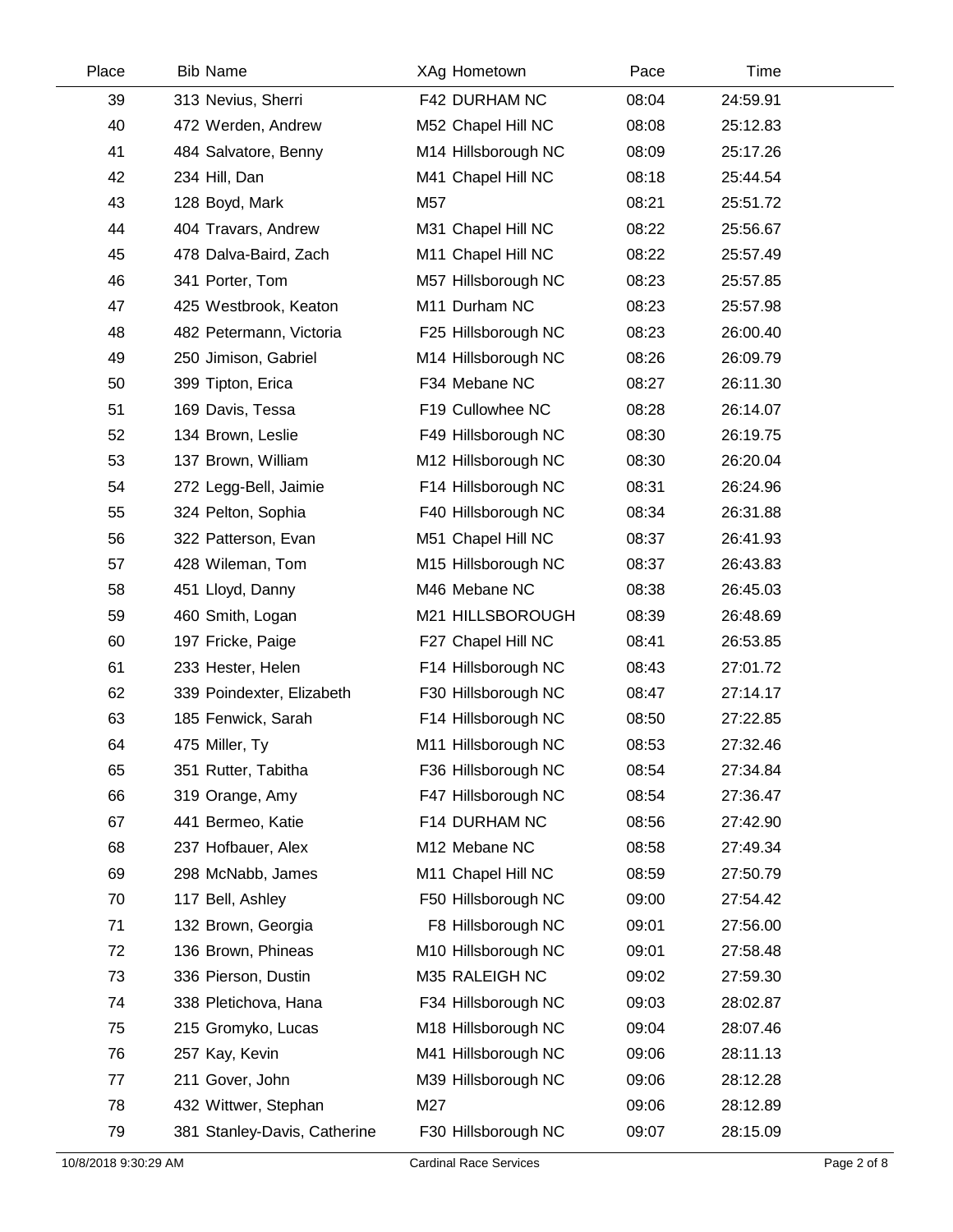| Place | <b>Bib Name</b>           | XAg Hometown         | Pace  | Time     |  |
|-------|---------------------------|----------------------|-------|----------|--|
| 80    | 123 Blank, Billy          | M49 Efland NC        | 09:07 | 28:16.14 |  |
| 81    | 103 Altman, Ashley        | F39 DURHAM NC        | 09:09 | 28:20.78 |  |
| 82    | 384 stinchcombe, tom      | m49 Hillsborough NC  | 09:09 | 28:23.38 |  |
| 83    | 434 YANG, Nathan          | M15 Chapel Hill NC   | 09:10 | 28:25.49 |  |
| 84    | 403 Torell, Kent          | M27 Raleigh NC       | 09:11 | 28:27.39 |  |
| 85    | 218 Hammett, Walt         | M51 Durham NC        | 09:13 | 28:35.43 |  |
| 86    | 214 Gromyko, Jeff         | M45 Hillsborough NC  | 09:15 | 28:40.58 |  |
| 87    | 439 Alexander, Hannah     | F10 Durham NC        | 09:15 | 28:41.53 |  |
| 88    | 267 Kruse, Connor         | M12 Hillsborough NC  | 09:16 | 28:42.82 |  |
| 89    | 242 Holaday, Chris        | M52 Durham NC        | 09:16 | 28:43.37 |  |
| 90    | 463 Cook, Roy             | M47 Chapel Hill NC   | 09:16 | 28:44.56 |  |
| 91    | 473 Mello, Claudia        | F61 Holly Springs NC | 09:17 | 28:46.38 |  |
| 92    | 145 cardone, Rob          | M47 Hillsborough NC  | 09:19 | 28:51.70 |  |
| 93    | 330 perrin, William       | M62 Hickory NC       | 09:21 | 28:57.61 |  |
| 94    | 204 Goldman, Abby         | F15 Chapel Hill NC   | 09:22 | 29:02.83 |  |
| 95    | 141 Bush, Sarah           | F11 Durham NC        | 09:23 | 29:04.56 |  |
| 96    | 358 Scaggs, Donna         | F55 Durham NC        | 09:25 | 29:12.17 |  |
| 97    | 398 Thrasher, Janet       | F58 Durham NC        | 09:28 | 29:19.58 |  |
| 98    | 308 Mitzi, David          | M54 Hillsborough NC  | 09:28 | 29:19.68 |  |
| 99    | 165 Crowe, Stephanie      | F37 Hillsborough NC  | 09:35 | 29:41.97 |  |
| 100   | 440 BEJARANO, JOHN        | M38 Chapel Hill NC   | 09:35 | 29:43.51 |  |
| 101   | 139 Bush, Beth            | F52 Durham NC        | 09:39 | 29:56.30 |  |
| 102   | 248 James, Robert         | M49 Hillsborough NC  | 09:39 | 29:56.35 |  |
| 103   | 468 Ayers, Jordan         | M31 Durham NC        | 09:41 | 30:00.12 |  |
| 104   | 291 McDaniel, Grace       | F13 Hillsborough NC  | 09:41 | 30:01.64 |  |
| 105   | 406 TROST, HARPER         | F12 Hillsborough NC  | 09:43 | 30:06.76 |  |
| 106   | 205 Goldman, Brian        | m52 Chapel Hill NC   | 09:44 | 30:10.67 |  |
| 107   | 251 Jimison, Marcus       | M52 Hillsborough NC  | 09:51 | 30:31.06 |  |
| 108   | 290 Matthews, Kim         | F56 Raleigh NC       | 09:51 | 30:33.24 |  |
| 109   | 489 Sterling, Anna        | F39 Hillsborough NC  | 09:52 | 30:33.82 |  |
| 110   | 260 Kennison, Brian       | M26 Cameron NC       | 09:52 | 30:33.83 |  |
| 111   | 261 Kennison, Kate        | F25 Cameron NC       | 09:52 | 30:33.92 |  |
| 112   | 106 Anderson, Nancy Lynne | F49 Hillsborough NC  | 09:52 | 30:35.76 |  |
| 113   | 124 Blank, Brianne        | F38 Efland NC        | 09:54 | 30:42.24 |  |
| 114   | 263 King, Franklin        | M46 Cary NC          | 09:59 | 30:58.10 |  |
| 115   | 238 Hofbauer, Heather     | F44 Mebane NC        | 10:00 | 30:58.90 |  |
| 116   | 362 Seigfreid, Gregory    | M52 Chapel Hill NC   | 10:01 | 31:04.08 |  |
| 117   | 325 Pennachi, Matt        | M43 Durham NC        | 10:02 | 31:07.22 |  |
| 118   | 446 Esclamado, Ray        | M63 Durham NC        | 10:03 | 31:07.85 |  |
| 119   | 268 Kruse, Molly          | F10 Hillsborough NC  | 10:03 | 31:10.20 |  |
| 120   | 483 Daniels, Steve        | M46                  | 10:04 | 31:13.21 |  |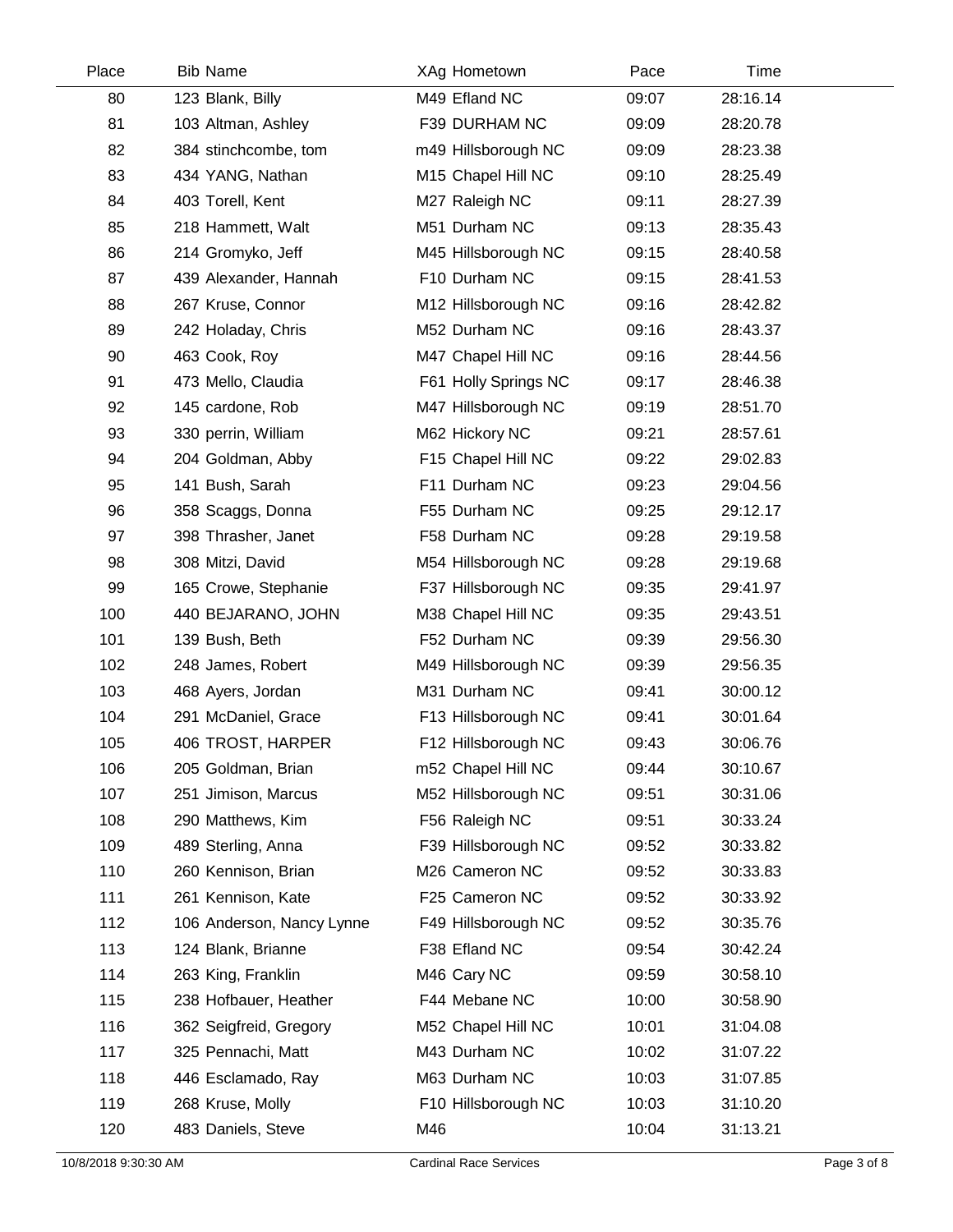| Place | <b>Bib Name</b>       | XAg Hometown        | Pace  | Time     |  |
|-------|-----------------------|---------------------|-------|----------|--|
| 121   | 295 McGhee, Brenda    | F62 Mebane NC       | 10:04 | 31:13.73 |  |
| 122   | 299 McNabb, Kelly     | F37 Chapel Hill NC  | 10:05 | 31:14.13 |  |
| 123   | 259 Kearney, James    | M45 Durham NC       | 10:05 | 31:15.60 |  |
| 124   | 168 Darab, Meaghun    | F41 Hillsborough NC | 10:08 | 31:23.91 |  |
| 125   | 390 Symons, Jenna     | F37 Cary NC         | 10:08 | 31:25.62 |  |
| 126   | 396 Thompson, Sarah   | F35 Chapel Hill NC  | 10:08 | 31:26.04 |  |
| 127   | 159 Coop, Ashley      | F31 Hillsborough NC | 10:08 | 31:26.34 |  |
| 128   | 436 Young, Eric       | M45 Hillsborough NC | 10:15 | 31:45.66 |  |
| 129   | 321 Passannante, Mary | F56 Chapel Hill NC  | 10:15 | 31:46.00 |  |
| 130   | 437 Young, Joss       | F12 Hillsborough NC | 10:15 | 31:46.79 |  |
| 131   | 344 Rhodes, Haywood   | M38 Hillsborough NC | 10:15 | 31:47.24 |  |
| 132   | 323 Pelton, Brian     | M41 Hillsborough NC | 10:18 | 31:55.19 |  |
| 133   | 157 Cole, Emmie       | F27 Hillsborough NC | 10:21 | 32:03.96 |  |
| 134   | 162 Creedle, Crista   | F40 Hillsborough NC | 10:21 | 32:06.46 |  |
| 135   | 360 Schwartz, Leslie  | F30 Raleigh NC      | 10:25 | 32:16.26 |  |
| 136   | 213 Gray, Carin       | F41 Hillsborough NC | 10:26 | 32:20.15 |  |
| 137   | 161 Cornpropst, Ronan | M9 Raleigh NC       | 10:29 | 32:29.87 |  |
| 138   | 458 Ragette, Oak      | M43 Hillsborough NC | 10:30 | 32:32.09 |  |
| 139   | 119 Berge, Patty      | F44 Hillsborough NC | 10:30 | 32:34.01 |  |
| 140   | 419 Walker, Kunmi     | F33 Durham NC       | 10:31 | 32:35.80 |  |
| 141   | 304 Meszaros, Mark    | M60 Hillsborough NC | 10:31 | 32:36.28 |  |
| 142   | 199 Gehm, Amelia      | F11 Hillsborough NC | 10:31 | 32:36.37 |  |
| 143   | 277 Lopez, Kristy     | F49 Youngsville NC  | 10:35 | 32:48.68 |  |
| 144   | 130 Brinson, Betsy    | F32 Hillsborough NC | 10:35 | 32:49.97 |  |
| 145   | 222 Harrell, Patrick  | M39 Hillsborough NC | 10:36 | 32:50.40 |  |
| 146   | 245 Hunt, Beth        | F34 Creedmoor NC    | 10:44 | 33:15.88 |  |
| 147   | 356 Sarabia, Ivan     | M32                 | 10:44 | 33:16.76 |  |
| 148   | 397 thorpe, Taylor    | F26 Hillsborough NC | 10:44 | 33:17.39 |  |
| 149   | 151 Cheely, Erin      | F38 Durham NC       | 10:46 | 33:22.35 |  |
| 150   | 264 Kitchen, Erica    | F39 Raleigh NC      | 10:48 | 33:30.10 |  |
| 151   | 420 Wansley, Brant    | M72 Carrboro NC     | 10:49 | 33:30.74 |  |
| 152   | 207 goodnite, jamie   | F37 Mebane NC       | 10:50 | 33:35.34 |  |
| 153   | 135 Brown, Marion     | F23 Chapel Hill NC  | 10:53 | 33:43.07 |  |
| 154   | 210 Gover, Evelyn     | F10 Hillsborough NC | 10:53 | 33:45.01 |  |
| 155   | 110 Arvind, Anirudh   | M17 Cary NC         | 10:58 | 33:59.64 |  |
| 156   | 227 Haskins, Teri     | F57 GRAHAM NC       | 11:00 | 34:06.87 |  |
| 157   | 166 Crummett, Bobbi   | F57 Chapel Hill NC  | 11:00 | 34:07.17 |  |
| 158   | 173 DHUNGANA, SOL     | F11 Hillsborough NC | 11:03 | 34:13.79 |  |
| 159   | 426 Westcott, Joseph  | M66 Durham NC       | 11:03 | 34:16.33 |  |
| 160   | 212 Gover, Samantha   | F8 Hillsborough NC  | 11:04 | 34:19.50 |  |
| 161   | 243 Huebner, Fred     | M48 Hillsborough NC | 11:06 | 34:23.46 |  |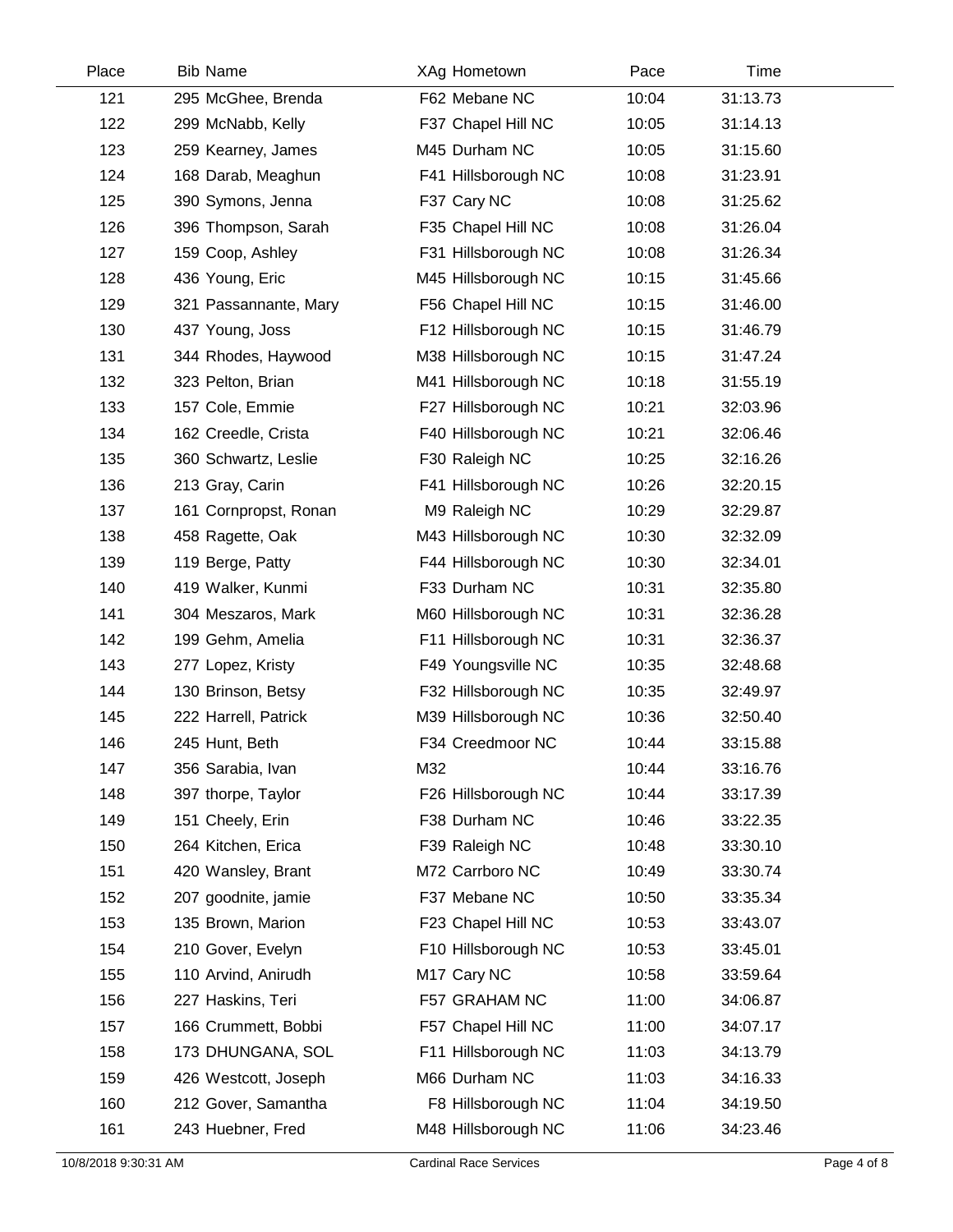| Place | <b>Bib Name</b>           | XAg Hometown        | Pace  | Time     |  |
|-------|---------------------------|---------------------|-------|----------|--|
| 162   | 314 Nevius, Trampas       | M42 DURHAM NC       | 11:07 | 34:27.74 |  |
| 163   | 209 Gover, Elisa          | F39 Hillsborough NC | 11:09 | 34:32.59 |  |
| 164   | 312 NELSON, MARTY         | F51 Hillsborough NC | 11:12 | 34:42.51 |  |
| 165   | 407 Tubergen, Matt        | M35 Hillsborough NC | 11:13 | 34:45.06 |  |
| 166   | 444 Curl, Sarah           | F10 Bahama NC       | 11:20 | 35:07.44 |  |
| 167   | 471 Hines, Jacqueline     | F80 Raleigh NC      | 11:20 | 35:07.92 |  |
| 168   | 160 Cornpropst, Melanie   | F39 Raleigh NC      | 11:23 | 35:16.18 |  |
| 169   | 467 Marshall, Ben         | M30                 | 11:23 | 35:16.38 |  |
| 170   | 466 Gage, Lauren          | F30                 | 11:24 | 35:18.88 |  |
| 171   | 306 Mincey, Mary          | F28 Hillsborough NC | 11:24 | 35:20.05 |  |
| 172   | 273 Legge, Jenny          | F38 BURLINGTON NC   | 11:24 | 35:21.49 |  |
| 173   | 217 Hamblin, Martha       | F62 Mebane NC       | 11:28 | 35:32.02 |  |
| 174   | 178 Ehrlich, Valerie      | F37 Hillsborough NC | 11:28 | 35:33.84 |  |
| 175   | 421 Wargin, Eric          | M36 Haw River NC    | 11:31 | 35:41.95 |  |
| 176   | 253 Jolly, Jennifer       | F36 Haw River NC    | 11:31 | 35:43.34 |  |
| 177   | 415 Vecchia, Deanna       | F28 Hillsborough NC | 11:32 | 35:46.69 |  |
| 178   | 469 Matter, Ashley        | F31                 | 11:33 | 35:49.52 |  |
| 179   | 456 Nasrallah, Lana       | F28 Hillsborough NC | 11:35 | 35:55.56 |  |
| 180   | 189 Flate, Elizabeth      | F39 Chapel Hill NC  | 11:38 | 36:03.95 |  |
| 181   | 430 Williams, Robin       | F52 Mebane NC       | 11:40 | 36:10.87 |  |
| 182   | 412 VANDEMARK, HENRY      | M8 Hillsborough NC  | 11:41 | 36:12.59 |  |
| 183   | 376 Smylie, Robb          | M42 Hillsborough NC | 11:42 | 36:15.99 |  |
| 184   | 350 Ruiz, Katherine       | F41 Durham NC       | 11:45 | 36:26.81 |  |
| 185   | 269 Leaf, Annora          | F10 Hillsborough NC | 11:46 | 36:28.12 |  |
| 186   | 265 Kozacka, Stephanie    | F31 Cameron NC      | 11:46 | 36:28.47 |  |
| 187   | 311 Mouton, Kaitlynn      | F11 Hillsborough NC | 11:47 | 36:31.23 |  |
| 188   | 296 McLandsborough, Aimee | F43 Pittsboro NC    | 11:48 | 36:34.57 |  |
| 189   | 331 Perry, Olivia         | F25 Chapel Hill NC  | 11:50 | 36:40.29 |  |
| 190   | 363 Seigfreid, Sherryl    | F56 Chapel Hill NC  | 11:52 | 36:48.67 |  |
| 191   | 302 Merritt, Cole         | M6 Hillsborough NC  | 11:55 | 36:56.44 |  |
| 192   | 303 Merritt, Katie        | F35 Hillsborough NC | 11:55 | 36:56.81 |  |
| 193   | 387 Summers, Cassie       | F39 Hillsborough NC | 11:55 | 36:57.77 |  |
| 194   | 101 Adams, Emily          | F43 Chapel Hill NC  | 11:56 | 36:59.03 |  |
| 195   | 274 Levy, Catherine       | F26 Chapel Hill NC  | 11:57 | 37:02.24 |  |
| 196   | 115 Bedell, Kyle          | M9 Efland NC        | 12:00 | 37:13.27 |  |
| 197   | 474 Miller, Ellie         | F11 Hillsborough NC | 12:01 | 37:15.21 |  |
| 198   | 305 Miller, Judy          | F66 Hillsborough NC | 12:01 | 37:16.13 |  |
| 199   | 343 Readyhough, Leslie    | F46 Cedar Grove NC  | 12:02 | 37:18.26 |  |
| 200   | 116 Bedell, Mark          | M45 Efland NC       | 12:03 | 37:21.17 |  |
| 201   | 328 Perrin, Jessica       | F28 Raleigh NC      | 12:04 | 37:24.67 |  |
| 202   | 355 Sansing, Robin        | F48 Chapel Hill NC  | 12:07 | 37:35.20 |  |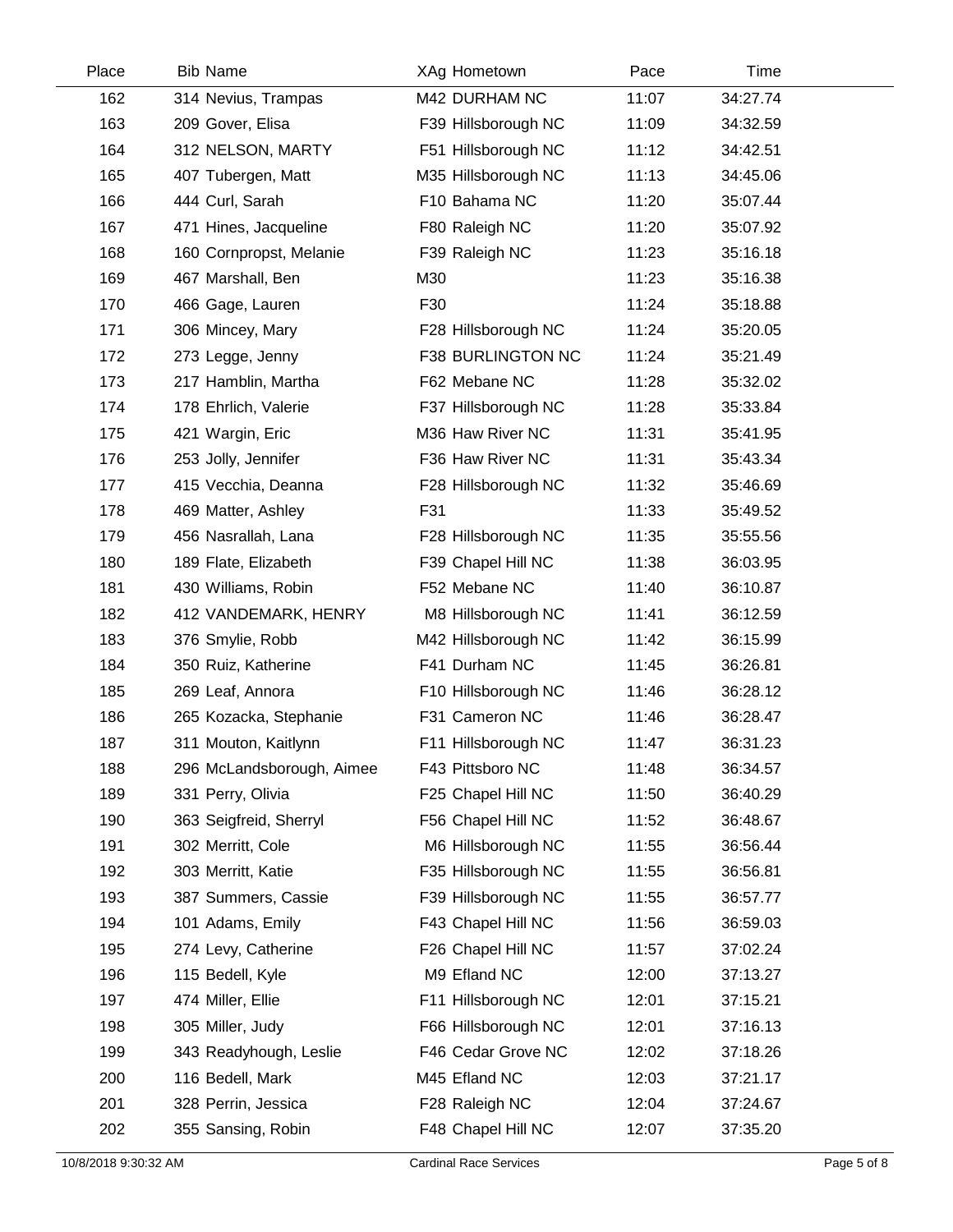| Place | <b>Bib Name</b>            | XAg Hometown             | Pace  | Time     |  |
|-------|----------------------------|--------------------------|-------|----------|--|
| 203   | 266 Kramer, Rob            | M48 Chapel Hill NC       | 12:08 | 37:35.81 |  |
| 204   | 276 Lloyd-Cowden, Julia    | F36 Morrisville NC       | 12:10 | 37:44.01 |  |
| 205   | 480 Doherty, Kelly         | F42 Hillsborough NC      | 12:10 | 37:44.28 |  |
| 206   | 309 Molby, Anita           | F45 Hillsborough NC      | 12:12 | 37:49.58 |  |
| 207   | 187 Ferguson, Andrea       | F52 Pittsboro NC         | 12:15 | 37:59.12 |  |
| 208   | 188 Ferguson, Paul         | M72 Pittsboro NC         | 12:15 | 37:59.15 |  |
| 209   | 433 YANG, Helen            | F51 Chapel Hill NC       | 12:16 | 38:01.87 |  |
| 210   | 391 Tallman, Robert        | M68 Raleigh NC           | 12:19 | 38:10.90 |  |
| 211   | 228 Hawes, LaDeane         | F54 Chapel Hill NC       | 12:21 | 38:18.21 |  |
| 212   | 367 Shively, Timothy       | M30 Hillsborough NC      | 12:29 | 38:40.92 |  |
| 213   | 366 Shively, Stephanie     | F30 Hillsborough NC      | 12:29 | 38:41.57 |  |
| 214   | 283 Manson, Mary Kyle      | F29 Durham NC            | 12:30 | 38:43.55 |  |
| 215   | 488 Matich, Riley          | F47 Carrboro NC          | 12:31 | 38:48.00 |  |
| 216   | 481 McCurry, Alice         | F36 Efland NC            | 12:32 | 38:51.38 |  |
| 217   | 332 Phelps Hawkins, Rachel | F70 Hillsborough NC      | 12:34 | 38:58.78 |  |
| 218   | 429 Williams, Kathryn      | F39 GRAHAM NC            | 12:35 | 38:59.90 |  |
| 219   | 177 Edwards, Rebecca       | F37 Burlington NC        | 12:35 | 39:00.32 |  |
| 220   | 374 Smith, Roger           | M81 Hillsborough NC      | 12:35 | 39:01.89 |  |
| 221   | 385 Sullivan, Asher        | M7 Hillsborough NC       | 12:39 | 39:12.30 |  |
| 222   | 411 VANDEMARK, AIMEE       | F41 Hillsborough NC      | 12:45 | 39:32.73 |  |
| 223   | 354 Samoilenko, Nadia      | F15 Hillsborough NC      | 12:49 | 39:44.65 |  |
| 224   | 392 Thomas, Paul           | M59 Hillsborough NC      | 12:53 | 39:57.19 |  |
| 225   | 230 Henderson, Dana        | F36 Raleigh NC           | 13:02 | 40:25.48 |  |
| 226   | 191 Forgey, Emily          | F34 GRAHAM NC            | 13:03 | 40:26.08 |  |
| 227   | 221 Harrell, Jessica       | M40 Hillsborough NC      | 13:09 | 40:46.55 |  |
| 228   | 445 Edwards, Sarah         | <b>F37 BURLINGTON NC</b> | 13:13 | 40:58.15 |  |
| 229   | 318 Oldham, Ashley         | F35 Snow Camp NC         | 13:13 | 40:58.53 |  |
| 230   | 120 Best, Lexie            | F35 Haw River NC         | 13:13 | 40:58.79 |  |
| 231   | 114 Bedell, Kristin        | F43 Efland NC            | 13:13 | 40:59.01 |  |
| 232   | 326 Pennachi, Victor       | M10 Durham NC            | 13:13 | 40:59.78 |  |
| 233   | 380 Stanford, Lyda         | F60 Hillsborough NC      | 13:14 | 41:00.35 |  |
| 234   | 379 Southgate, Tina        | F56 Hillsborough NC      | 13:18 | 41:12.90 |  |
| 235   | 241 Hogan, Melissa         | F47 Mebane NC            | 13:24 | 41:31.28 |  |
| 236   | 182 Eudy, Natalie          | F47 Clayton NC           | 13:24 | 41:33.39 |  |
| 237   | 133 Brown, James           | M46 Hillsborough NC      | 13:25 | 41:34.53 |  |
| 238   | 122 Blair, Ellen           | F63                      | 13:29 | 41:48.17 |  |
| 239   | 316 Obenshain, Sue         | F53 Hillsborough NC      | 13:34 | 42:04.42 |  |
| 240   | 310 Mouton, Cindy Mouton   | F50 Hillsborough NC      | 13:40 | 42:21.29 |  |
| 241   | 280 Mack, Dalia            | F38 Hillsborough NC      | 13:40 | 42:22.34 |  |
| 242   | 107 Anderson, Nels         | M82 Hillsborough NC      | 13:41 | 42:24.56 |  |
| 243   | 477 Stevens, Carole        | F61 Broadway NC          | 13:43 | 42:32.39 |  |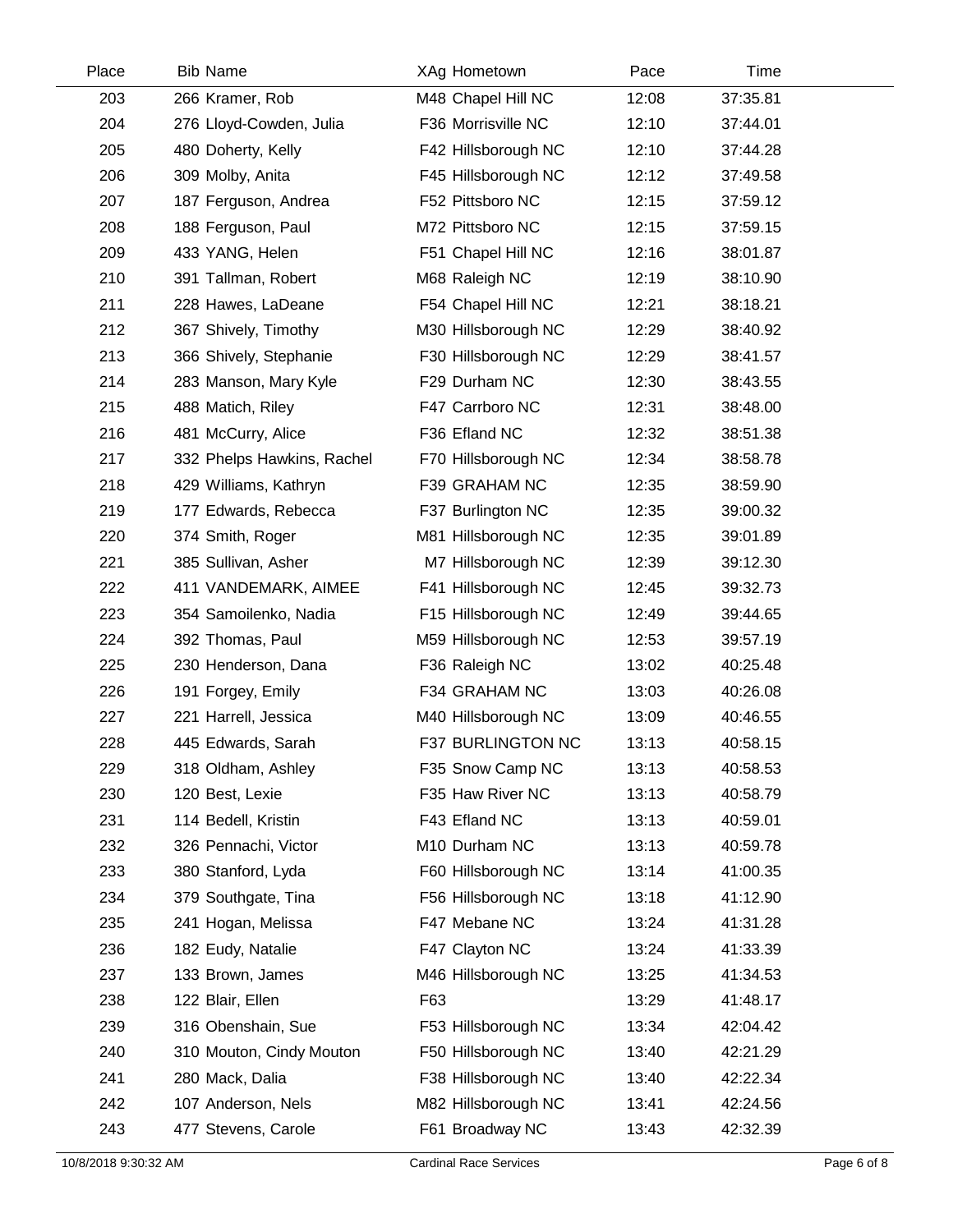| Place | <b>Bib Name</b>         | XAg Hometown        | Pace  | Time     |  |
|-------|-------------------------|---------------------|-------|----------|--|
| 244   | 229 Haywood, Marion     | F71 Chapel Hill NC  | 13:46 | 42:40.28 |  |
| 245   | 386 Sullivan, Christie  | F39 Hillsborough NC | 13:54 | 43:06.43 |  |
| 246   | 240 Hofbauer, Wyatt     | M8 Mebane NC        | 13:56 | 43:11.89 |  |
| 247   | 208 Goodrich, Lee Ellen | F38 DURHAM NC       | 13:57 | 43:14.47 |  |
| 248   | 198 Gallagher, Bill     | M65 Hillsborough NC | 13:58 | 43:18.56 |  |
| 249   | 244 Huebner, James      | M18 Hillsborough NC | 14:02 | 43:31.67 |  |
| 250   | 239 Hofbauer, Jaycee    | M45 Mebane NC       | 14:03 | 43:32.07 |  |
| 251   | 327 Perrin, Chris       | M29 Raleigh NC      | 14:05 | 43:40.91 |  |
| 252   | 329 Perrin, Theresa     | F61 Hickory NC      | 14:06 | 43:41.68 |  |
| 253   | 181 Ellis, Matt         | M46 CARY NC         | 14:07 | 43:44.70 |  |
| 254   | 180 Ellis, Maddy        | F9 CARY NC          | 14:07 | 43:46.91 |  |
| 255   | 254 Jurgensen, Dennis   | M65 Chapel Hill NC  | 14:10 | 43:55.83 |  |
| 256   | 172 DHUNGANA, DIEGO     | M10 Hillsborough NC | 14:13 | 44:02.83 |  |
| 257   | 200 Gehm, Wendy         | F50 Hillsborough NC | 14:16 | 44:13.95 |  |
| 258   | 394 Thompson, Rebecca   | F41 Apex NC         | 14:27 | 44:47.18 |  |
| 259   | 353 Salmon, Beth        | F54 Clayton NC      | 14:29 | 44:53.54 |  |
| 260   | 418 Vreeland, mike      | M60 Hillsborough NC | 14:29 | 44:54.78 |  |
| 261   | 317 Obey, Lauren        | F28 Apex NC         | 14:30 | 44:57.00 |  |
| 262   | 454 Matthews, Vivienne  | F8 Hillsborough NC  | 14:34 | 45:08.39 |  |
| 263   | 335 Pierce, Molly       | F8 Hurdle Mills NC  | 14:34 | 45:08.39 |  |
| 264   | 334 Pierce, Jennifer    | F40 Hurdle Mills NC | 14:37 | 45:19.15 |  |
| 265   | 365 Shepherd, Laura     | F29 BURLINGTON NC   | 14:46 | 45:47.23 |  |
| 266   | 246 Hurd, Sara          | F32 Durham NC       | 14:46 | 45:47.48 |  |
| 267   | 104 Amerson, Gloria     | F29 Carrboro NC     | 14:46 | 45:47.60 |  |
| 268   | 127 Boyd, Kathryn       | F26 Durham NC       | 14:59 | 46:27.26 |  |
| 269   | 163 CRESPO, ELIZABETH   | F25 BURLINGTON NC   | 15:24 | 47:43.87 |  |
| 270   | 315 Norwood, Katie      | F32 Durham NC       | 15:24 | 47:44.32 |  |
| 271   | 352 salazar, liliana    | F61 Durham NC       | 15:24 | 47:44.86 |  |
| 272   | 449 Houpe, Laura        | F40 Chapel Hill NC  | 15:29 | 47:58.80 |  |
| 273   | 179 Ellis, Jennifer     | F45 CARY NC         | 15:30 | 48:01.54 |  |
| 274   | 294 McDonald, Timothy   | M25 Chapel Hill NC  | 15:30 | 48:01.84 |  |
| 275   | 293 McDonald, Maura     | F26 Chapel Hill NC  | 15:30 | 48:02.13 |  |
| 276   | 348 Rodgers, Chuck      | M57 Hurdle Mills NC | 15:35 | 48:18.20 |  |
| 277   | 167 Dagger, Jacob       | M37 Raleigh NC      | 15:55 | 49:20.82 |  |
| 278   | 121 Biegler, Kate       | F36 Raleigh NC      | 15:55 | 49:21.20 |  |
| 279   | 164 Crosby, Angela      | F57 Hillsborough NC | 16:05 | 49:50.50 |  |
| 280   | 410 Ulrich, Diane       | F71 Hillsborough NC | 16:19 | 50:33.95 |  |
| 281   | 443 BRACK, MICHELLE     | F39 Durham NC       | 16:26 | 50:55.73 |  |
| 282   | 340 Portbury, Andrea    | F47 Durham NC       | 16:35 | 51:23.91 |  |
| 283   | 400 Tipton, LaValle     | F62 Marshall NC     | 16:35 | 51:25.37 |  |
| 284   | 401 Tipton, Ron         | M64 Marshall NC     | 16:36 | 51:26.87 |  |